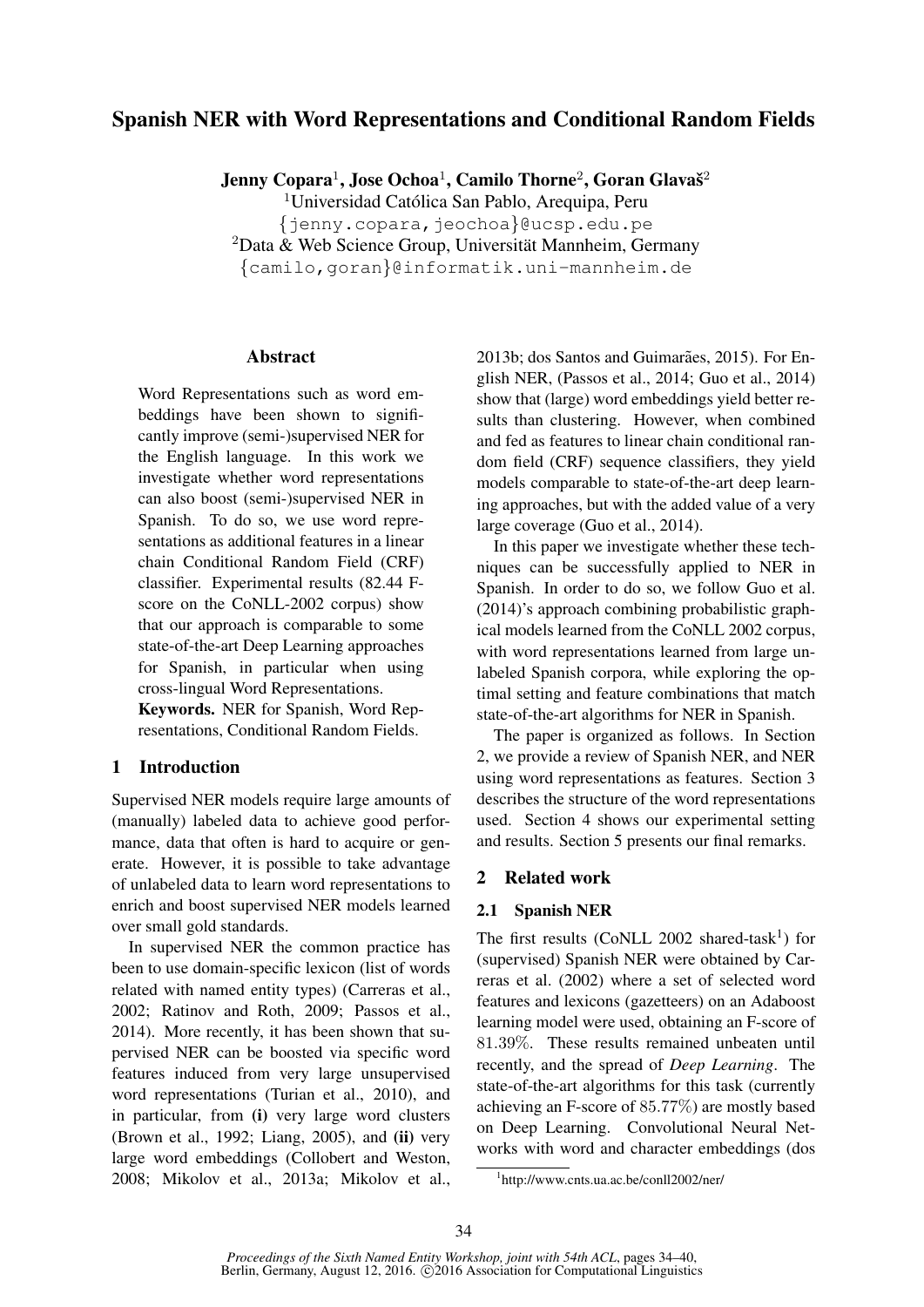Santos and Guimarães, 2015), Recurrent Neural Networks (RNNs) with word and character embeddings (Lample et al., 2016; Yang et al., 2016), and a character-based RNN with characters encoded as bytes (Gillick et al., 2015).

#### 2.2 Word Representations

Word Representations have been shown to substantially improve several NLP tasks, among which NER for English and German (Faruqui and Padó, 2010).

There are two main approaches. One approach is to compute clusters (Brown et al., 1992; Liang, 2005) (Brown Clustering) from unlabeled data and using them as features in NLP models (including NER). Another approach transforms each word into a continuous real-valued vector (Collobert and Weston, 2008) of  $n$  dimensions also known as a "word embedding" (Mikolov et al., 2013a). With (Brown) clustering, words that appear in the same or a similar sentence context are assigned to the same cluster. Whereas in word embeddings similar words occur close to each other in  $\mathbb{R}^n$  (the induced  $n$  dimensional vector space).

Word Representations work better the more data they are fed. One way to achieve this is to input them cross-lingual datasets, provided they overlap in vocabulary and domain. Cross-lingual Word Representations have been shown to improve several NLP tasks, such as model learning(Bhattarai, 2013; Yu et al., 2013a). This is because, among other things, they allow to extend the coverage of possibly limited (in the sense of small or sparsely annotated) resources through Word Representations in other languages. For instance, using English to enrich Chinese (Yu et al., 2013a), or learning a model in English to solve a Text Classification task in German (also German-English, English-French and French-English) (Bhattarai, 2013).

## 3 Word Representations for Spanish NER

Brown clustering Brown clustering is a hierarchical clustering of words that takes a sequence  $w_1, \ldots, w_n$  of words as input and returns a binary tree as output. The binary tree's leaves are the input words. This clustering method is based on bigram language models (Brown et al., 1992; Liang, 2005).

Clustering embeddings A clustering method for embeddings based on *k-means* has been proposed in Yu et al. (2013b). Experiments have shown different numbers for *k's* which contains different granularity information. The toolkit Sofia-ml (Sculley, 2010)<sup>2</sup> was used to do so.

Binarized embeddings The idea behind this method is to "reduce" continous word vectors  $\vec{w}$ in standard word embeddings, into discrete  $bin(\vec{w})$ vectors, that however preserve the ordering or ranking of the embeddings. To do this, we need to compute two thresholds per dimension (upper and lower) across the whole vocabulary. For each dimension (component)  $i$  of is computed the *mean* of positives values  $(C_{i+}$ , the upper threshold) and negative values ( $C_{i-}$ , the lower one). Thereafter, the following function is used over each component  $C_{ij}$  of vector  $\vec{w}_j$ :

$$
\phi(C_{ij}) = \begin{cases} U_+, & if C_{ij} \geq mean(C_{i+}), \\ B_-, & if C_{ij} \leq mean(C_{i-}), \\ 0, & otherwise. \end{cases}
$$

Distributional Prototypes This approach is based on the idea that each entity class has a set of words more likely to belong to this class than the other words (i.e., Maria, Jose are more likely to be classified as a *PERSON* entity). Thus, it is useful to identify a group of words that represent each class (*prototypes*) and select *some of them* in order to use them as word features. In order to compute prototypes Guo et al. (2014) two steps are necessary:

1. Generate a prototype for each class of an annotated training corpus. This step relies on Normalized Pointwise Mutual Information (NPMI) (Bouma, 2009). Word-entity type relations can be modeled as a form of collocation. NPMI is a smoothed version of the Mutual Information measure typically used to detect word associations (Yang and Pedersen, 1997) and collocations. Given an annotated training corpus, the NPMI is computed between labels  $l$  and words  $w$  using the following two formulas:

$$
\lambda_n(l, w) = \frac{\lambda(l, w)}{-\ln p(l, w)}, \ \lambda(l, w) = \ln \frac{p(l, w)}{p(l)p(w)}.
$$

<sup>2</sup> https://code.google.com/archive/p/sofia-ml/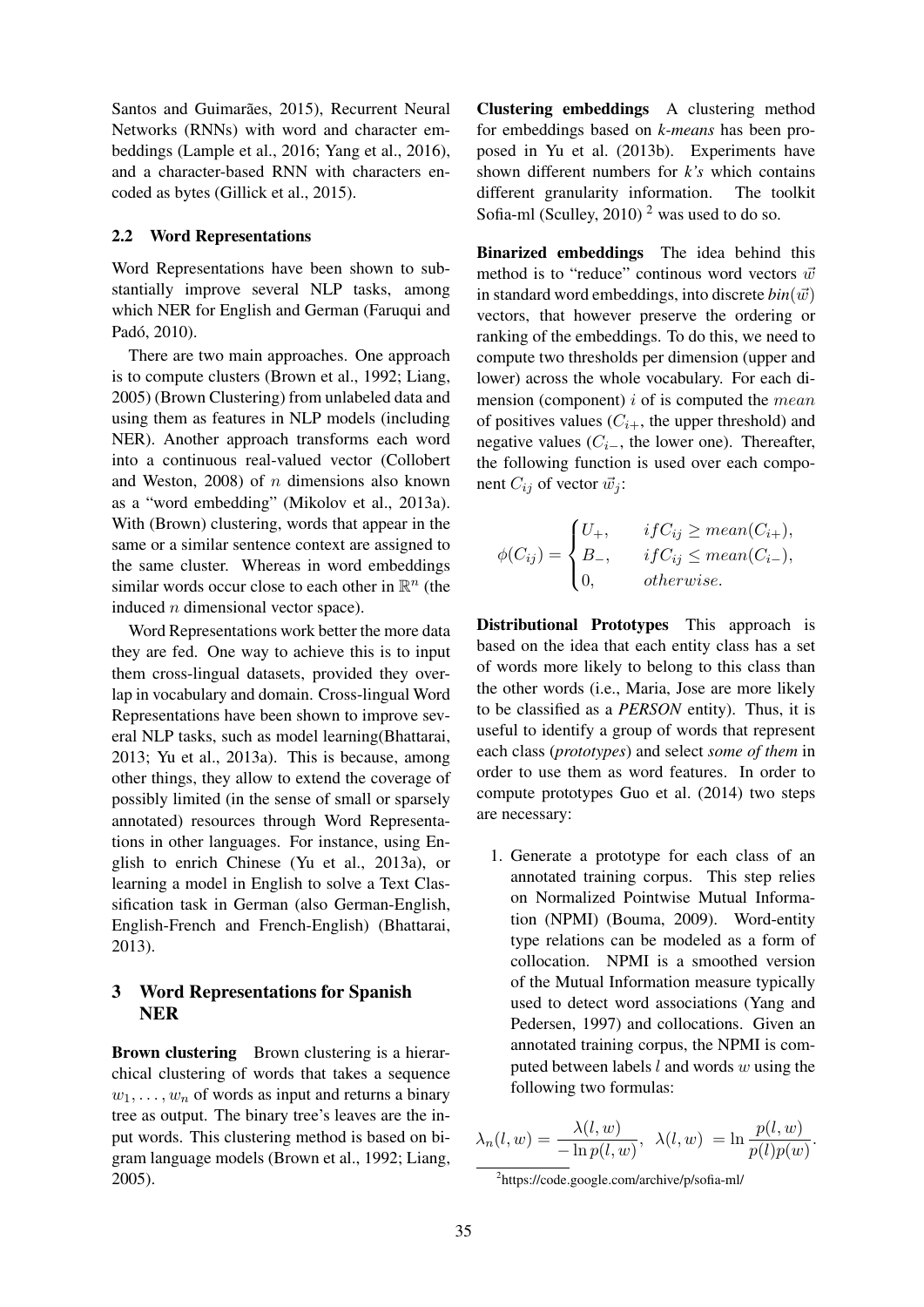2. Map the prototypes to words in a (large) word embedding. In this step, given a group of prototypes for each class, we find out which prototypes in our set are the most *similar* to each word in the embeddings. *Cosine similarity* is used to do so and those prototypes above a threshold of usually 0.5 are chosen as the prototype features of the word.

### 4 Experiments and Discussion

Unlike previous approaches, our work focuses on using word representations as features for supervised NER for Spanish. We do it within a probabilistic grahical model framework: Conditional Random Fields (CRFs). CRFs allows us to intensively explore available resources (unlabeled data) within a simple graphical model setting (in contrast to complex Deep Learning approaches). We trained our (enriched) model over the (Spanish) CoNLL 2002 corpus, and built our Word Representations over, on the one hand, the Spanish Billion Corpus, and on the other hand, English Wikipedia. For Spanish this is a novel approach. The experimental results show it achieves competitive performance w.r.t. the current (Deep learningdriven) state-of-the-art for Spanish NER, in particular when using *cross-* or *multi-lingual* Word Representations.

## 4.1 NER Model

We used for our NER experiments a linear chain CRF sequence classifier, whose main properties we briefly recall (for a detailed description of this known model please refer to Sutton and McCallum (2012)). Linear chain CRFs are discrimative probabilistic graphical models that work by estimating the conditional probability of label sequence  $t$  given word sequence (sentence)  $w$ :

$$
p(\mathbf{t}|\mathbf{w}) = \frac{1}{Z} \exp \left( \sum_{i=1}^{|\mathbf{t}|} \sum_{j=1}^{\#(F)} \theta_j f_j(t_{i_1}, t_i, \mathbf{w}_i) \right)
$$

where  $Z$  is a normalization factor that sums the body (argument) of the exponential over all sequences of labels  $t$ , the  $f_i$ s are feature functions and  $w_i$  is the word window observed at position i of the input. The parameters  $\theta_i$  of the model are estimated via so-called gradient minimization methods.

Our classifier relies on a set of standard baseline features, that we extend with additional features



Figure 1: Linear chain-CRF with word representations as features. The upper nodes are the label sequences, the bottom white nodes are the word features in the model and the filled nodes are the word representations features included in our model.

based on word representations in order to take advantage of unlabeled data, as depicted in Figure 1. The classifier was implemented using *CRFSuite* (Okazaki, 2007), due to its simplicity and the ease with which one can add extra features. Additionally, we experimented with the Stanford CRF classifier for NER (Finkel et al., 2005), for comparison purposes.

### 4.2 Baseline Features

The baseline features were defined over a window of  $\pm$  2 *tokens*. The set of features for each word was:

- The word itself.
- Lower-case word.
- Part-of-speech tag.
- Capitalization pattern and type of character in the word.
- Characters type information: capitalized, digits, symbols, initial upper case letter, all characters are letters or digits.
- Prefixes and suffixes: four first or latter letters respectively.
- Digit length: whether the current token has 2 or 4 length.
- Digit combination: which digit combination the current token has (alphanumeric, slash, comma, period).
- Whether the current token has just uppercase letter and period mark or contains an uppercase, lowercase, digit, alphanumeric, symbol character.
- Flags for initial letter capitalized, all letter capitalized, all lower case, all digits, all nonalphanumeric characters,

## 4.3 CoNLL 2002 Spanish Corpus

The CoNLL 2002 shared task (Tjong Kim Sang, 2002) gave rise to a training and evaluation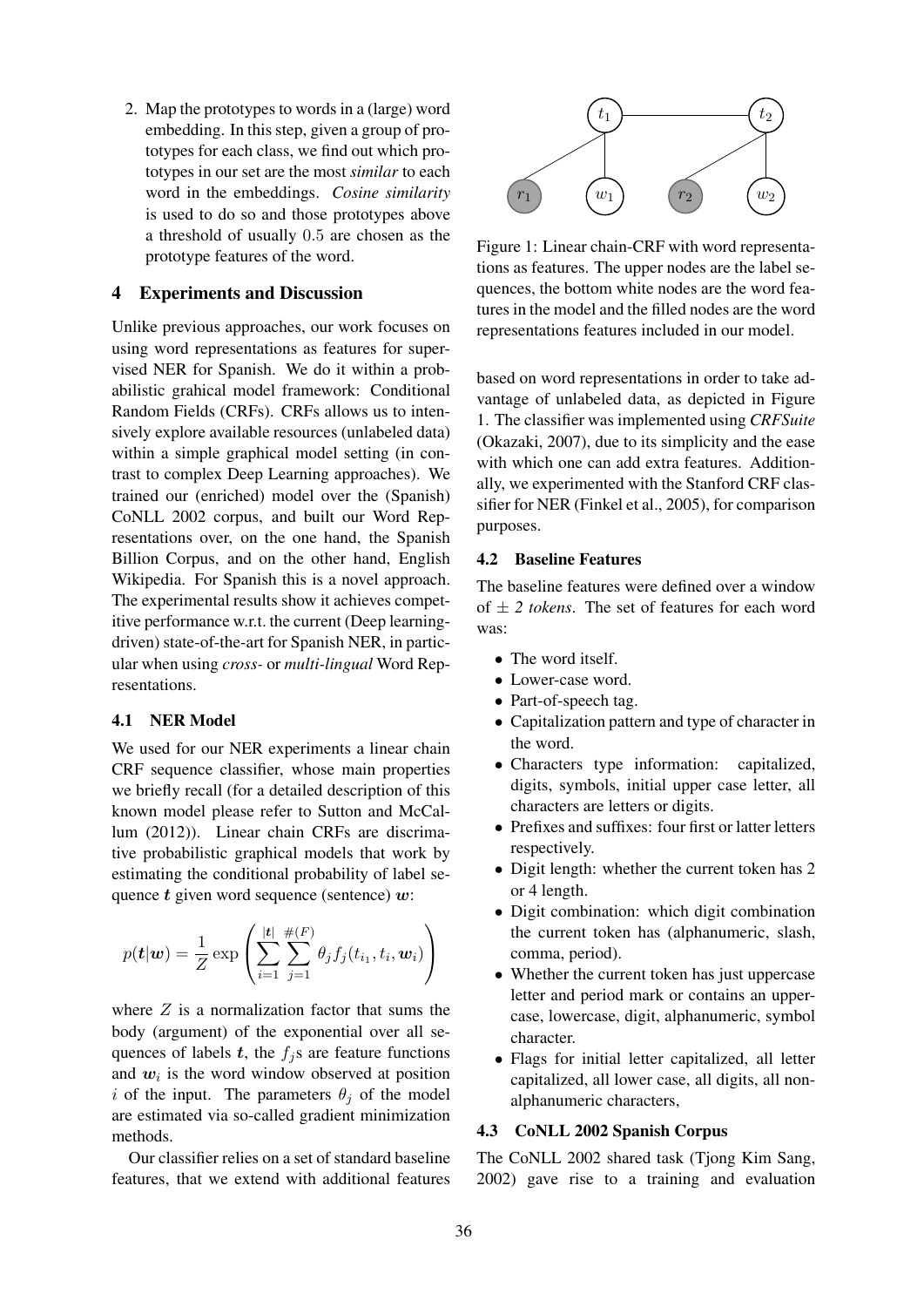| 1.OC | MISC. | ∣ ORG | PER   |
|------|-------|-------|-------|
| 6983 | -2958 | 10490 | 6.278 |

Table 1: Entities in CoNLL-2002 (Spanish).

standard for supervised NER algorithms used ever since: the CoNLL-2002 Spanish corpus. The CoNLL is tagged with four entities: *PER-SON*, *ORGANIZATION*, *LOCATION*, *MISCEL-LANEOUS* and nine classes: B-PER, I-PER, B-ORG, I-ORG, B-LOC, I-LOC, B-MISC, I-MISC and O. In this corpus there are 74 683 tokens and 11 755 sentences. Additional information about the entities in the corpus is shown in Table 1.

### 4.4 Word Representations

Spanish Dataset In order to compute our word representations (viz., the Brown clusters and word embeddings) a large amount of unlabeled data is required. To this end we relied on the Spanish Billion Words (SBW) corpus and embeddings (Cardellino, 2016). This dataset was gathered from several public domain resources <sup>3</sup> in Spanish: e.g., a Spanish portion of SenSem, the Ancora Corpus, the Europarl and OPUS Project Corpora, the Tibidabo Treebank and IULA Spanish LSP Treebank and dumps from Spanish Wikipedia, Wikisource and Wikibooks until September 2015 (Cardellino, 2016). The corpora cover 3 817 833 *unique* tokens, and the embeddings 1 000 653 *unique* tokens with 300 dimensions per vector.

Cross-lingual Dataset Entity names tend to be very similar (often, identical) across languages and domains. This should imply that Word Representation approaches should gain in performance when cross- or multi-lingual datasets are used. To test this hypothesis, we used an English Wikipedia dump from 2012 preprocessed by Guo et al. (2014), who removed paragraphs that contained non-roman characters and lowercased words. Additionally they removed frequent words.

Brown clustering The number *k* of word clusters for Brown clustering was fixed to 1000 following Turian et al. (2010). Sample Brown clusters are shown in Table 2. The cluster is used as feature of each word in the annotated CoNLL 2002. As the reader can see Brown clustering tends to

| <b>Brown Clusters</b> | Word        |
|-----------------------|-------------|
| 011100010             | Française   |
| 011100010             | Hamburg     |
| 011100010             | Peru        |
| 0111100011010         | latino      |
| 0111100011010         | sueco       |
| 0111100011010         | conservador |
| 0111111001111         | malogran    |
| 0111111001111         | paralizaban |
| 011101001010          | Facebook    |
| 011101001010          | Twitter     |
| 011101001010          | Internet    |

Table 2: Brown cluster computed from SBW.

| <b>Dimension</b> | Value       | <b>Binarized</b> |
|------------------|-------------|------------------|
| 1                | $-0.008255$ | 0                |
| 2                | $-0.013051$ | 0                |
| 3                | 0.145529    | $U+$             |
| 4                | 0.010853    | 0                |
|                  |             |                  |
| 295              | 0.050766    | U+               |
| 296              | $-0.066613$ | $B -$            |
| 297              | 0.073499    | $U+$             |
| 298              | $-0.034749$ | 0                |
| 299              | $-0.023611$ | 0                |
| 300              | $-0.025693$ | 0                |

Table 3: Binarized embeddings from SBW for word "equipo".

assign the entities to the same type to the same cluster.

Binarized Embeddings Table 3 shows a short view of word "equipo". In the first column we can see each dimension of "equipo" and in the second its continuous value. The third column shows the binarized value. We used the binarized value as features for each observed word (all dimensions with a *binarized value* different to *zero* will be considered).

Clustering Embeddings For cluster embeddings, 500, 1000, 1500, 2000 and 3000 clusters were computed, to model different levels of granularity (Guo et al., 2014). As features for each word  $w$ , we return the cluster assignments at each granularity level. Table 4 shows the clusters of embeddings computed for word "Maria". The first column denotes the level of granularity. The second column denotes the cluster assigned to "Maria" at

<sup>3</sup> http://crscardellino.me/SBWCE/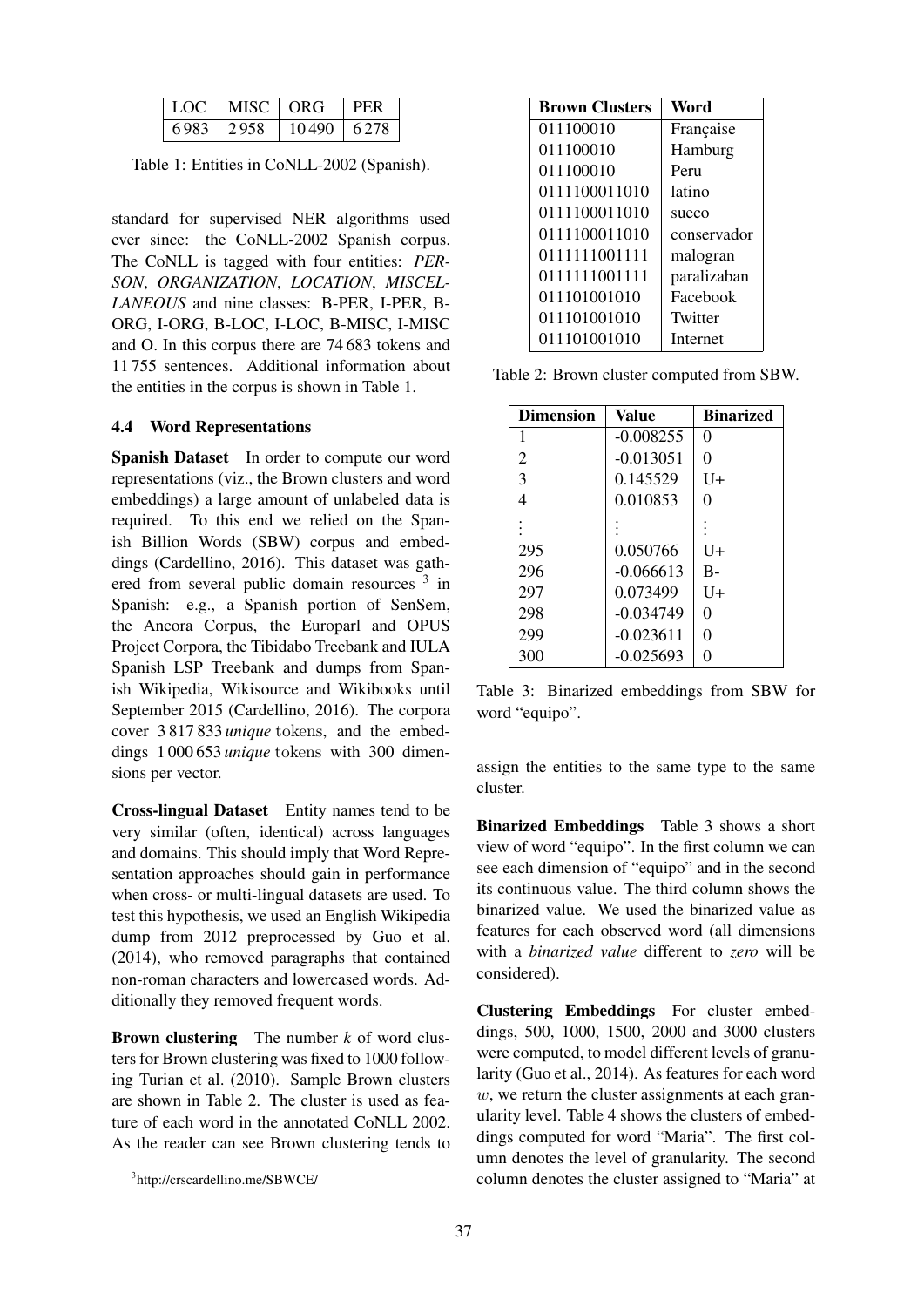| <b>Granularity</b> | k    |
|--------------------|------|
| 500                | 31   |
| 1000               | 978  |
| 1500               | 1317 |
| 2000               | 812  |
| 3000               | 812  |

Table 4: Clustering embeddings from SBW for word "Maria".

| <b>Class</b>  | <b>Prototypes</b>                |
|---------------|----------------------------------|
| <b>B-ORG</b>  | EFE, Gobierno, PP,               |
|               | Ayuntamiento                     |
| I-ORG         | Nacional, Europea, Unidos, Civil |
| I-MISC        | Campeones, Ambiente,             |
|               | Ciudadana, Profesional           |
| <b>B-MISC</b> | Liga, Copa, Juegos, Internet     |
| <b>B-LOC</b>  | Madrid, Barcelona, Badajoz,      |
|               | Santander                        |
| I-LOC         | Janeiro, York, Denis, Aires      |
| <b>B-PER</b>  | Francisco, Juan, Fernando,       |
|               | Manuel                           |
| <b>I-PER</b>  | Alvarez, Lozano, Bosque, Ibarra  |
|               | que, el, en, y                   |

Table 5: CoNLL-2002 Spanish Prototypes.

each granularity level.

Distributional Prototypes Regarding prototypes, we extracted, for each CoNLL BIO label 40 prototypes (the top most 40 w.r.t. NPMI).

Table 5 shows the top four prototypes per entity class computed from CoNLL-2002 Spanish corpus (training subset). These prototypes are instances of each entity class even non-entity tag (O) and therefore they are compound by entities or entity parts (i.e. *Buenos Aires* is a *LOCATION* so we see the word *Aires* as prototype of I-LOC).

#### 4.5 Results

In order to evaluate our models we used the standard conlleval<sup>4</sup> script. Table 6 shows the results achieved on CoNLL-2002 (Spanish), and compares them to Stanford and the state-of-the-art for Spanish NER. The Baseline achieved 80.02% of F-score.

It is worth nothing that *Brown clustering* improves the baseline. The same holds for *Clustered embeddings*. By contrast, *Binarization embeddings* does worse than the *Baseline*. This seems

| <b>Model</b>                       | F1        |
|------------------------------------|-----------|
| <b>Baseline</b>                    | 80.02%    |
| +Binarization                      | 79.48%    |
| +Brown                             | 80.99%    |
| +Prototype                         | 79.82%    |
| $+Clustering$                      | 80.24%    |
| +Clustering+Prototype              | 80.55%    |
| +Brown+Clustering                  | 82.30%    |
| +Brown+Clustering+Prototype        | 81.19%    |
| +Brown+Clustering+Prototype*       | $82.44\%$ |
| Carreras et al. $(2002)^{\dagger}$ | 79.28%    |
| Carreras et al. (2002)             | 81.39%    |
| Finkel et al. (2005)               | 81.44%    |
| dos Santos and Guimarães (2015)    | 82.21%    |
| Gillick et al. (2015)              | 82.95%    |
| Lample et al. $(2016)$             | 85.75%    |
| Yang et al. (2016)                 | 85.77%    |

<sup>∗</sup>Brown clusters from English resource † did not take into in account gazetteers

Table 6: CoNLL2002 Spanish Results. Top: results obtained by us. Middle: results obtained with other CRF-based approaches. Down: current Deep Learning-based state-of-the-art for Spanish NER.

to be due to the fact that binarized embeddings by grouping vector components into a finite set of discrete values throw away information relevant for Spanish NER. The same goes for *Prototypes*, which when taken alone yield results also below the *Baseline*.

Combining the features, on the other hand, yields in all cases results above the baseline, as well as above Brown clustering and clustered embeddings alone.

However, our best results were obtained by using a *cross-lingual combination* combining Brown clusters computed from the English Wikipedia dump (2012) with clustered embeddings and prototypes computed from SBW. The reason Brown clusters are good in this task is due to the high level of overlap among entities in Spanish and English. Put otherwise, many entities that share the same name and a similar context occur in texts from both languages, giving rise to features with higher predictive value.

#### 4.6 Discussion

The first results for supervised Spanish NER using the CoNLL 2002 corpus considered a set of features with gazetteers and external knowl-

<sup>4</sup> http://www.cnts.ua.ac.be/conll2000/chunking/conlleval.txt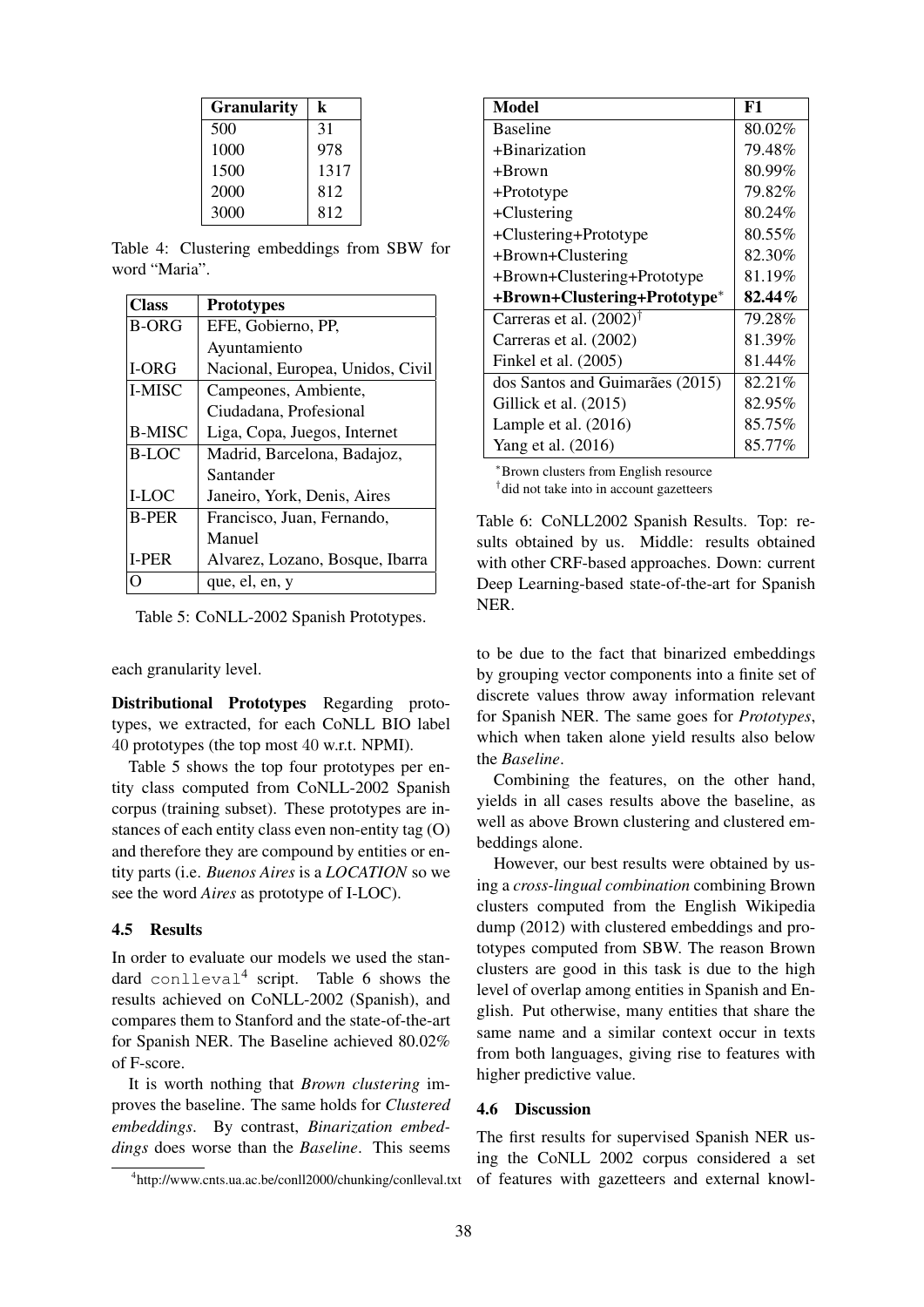edge Carreras et al. (2002) which turned out 81.39% F1-score (see Table 6). However, without gazetteers and external knowledge results go down to 79.28% (see Table 6).

It is worth noting that the knowledge injected to the previous learning model was *supervised*. We on the other hand have considered *unsupervised* external knowledge, while significantly improving on those results. This is further substantiated by our exploring unsupervised features with the Stanford NER CRF model (Finkel et al., 2005). In this setting F-score of 81.44% was obtained, again above Carreras et al. (2002).

More importantly, our work shows that an English resource (Brown clusters computed from English Wikipedia) can be used to improve Spanish NER with Word Representations as *(i)* entities in Spanish and English are often identical, and *(ii)* the resulting English Brown clusters for English entities correlate better with their entity types, giving rise to a better model.

Another point to note is that while binarization improves on English NER baselines Guo et al. (2014), the same does not work for Spanish. It seems that this approach adds instead noise to Spanish NER.

We also note that *word capitalization* has a distinct impact on our approach. With the following setting: English Brown clusters, Spanish cluster embeddings and *lowercased* Spanish prototypes we got 0.78% less F-score than with uppercased prototypes. This is because the lowercased prototypes will ignore the real context in which the entity appears (since a prototype is an instance of an entity class) and will be therefore mapped to the wrong word vector in the embedding (when computing cosine similarity).

Finally, when comparing our approach to the current state-of-the-art using Deep Learning methods (dos Santos and Guimarães, 2015; Gillick et al., 2015; Lample et al., 2016; Yang et al., 2016) (that extract features at the character, word and bytecode level to learn deep models), our work outperforms dos Santos and Guimarães (2015) Fscore and matches also Gillick et al. (2015).

## 5 Conclusions

This paper has explored unsupervised and minimally supervised features, based on cross-lingual Word Representations, within a CRF classification model for Spanish NER, trained over the Spanish CoNLL 2002 corpus, the Spanish Billion Word Corpus and English Wikipedia (2012 dump). This is a novel approach for Spanish. Our experiments show competitive results when compared to the current state-of-the-art in Spanish NER, based on Deep Learning, while increasing the coverage of the model. In particular, we outmatcht dos Santos and Guimarães (2015).

Cross-lingual Word Representations have a positive impact on NER performance for Spanish. In the future, we would like to focus further on this aspect and consider more (large scale) crosslingual datasets.

## Acknowledgments

We thank Data and Web Science Group in particular Heiner Stuckenschmidt and Simone Ponzetto for useful help. This work was supported by the Master Program in Computer Science of the Universidad Catolica San Pablo and the Peru- ´ vian National Fund of Scientific and Technological Development through grant number 011-2013- FONDECYT.

### **References**

- Binod Bhattarai. 2013. Inducing cross-lingual word representations. Master's thesis, Multimodal Computing and Interaction, Machine Learning for Natural Language Processing. Universität des Saarlandes.
- G. Bouma. 2009. Normalized (pointwise) mutual information in collocation extraction. In C. Chiarcos, E. de Castilho, and M. Stede, editors, *Von der Form zur Bedeutung: Texte automatisch verarbeiten / From Form to Meaning: Processing Texts Automatically, Proceedings of the Biennial GSCL Conference 2009*, pages 31–40, Tübingen. Gunter Narr Verlag.
- Peter F. Brown, Peter V. deSouza, Robert L. Mercer, Vincent J. Della Pietra, and Jenifer C. Lai. 1992. Class-based n-gram models of natural language. *Comput. Linguist.*, 18(4):467–479, December.
- Cristian Cardellino. 2016. Spanish Billion Words Corpus and Embeddings, March.
- Xavier Carreras, Lluís Màrques, and Lluís Padró. 2002. Named entity extraction using adaboost. In *Proceedings of CoNLL-2002*, pages 167–170. Taipei, Taiwan.
- Ronan Collobert and Jason Weston. 2008. A unified architecture for natural language processing: Deep